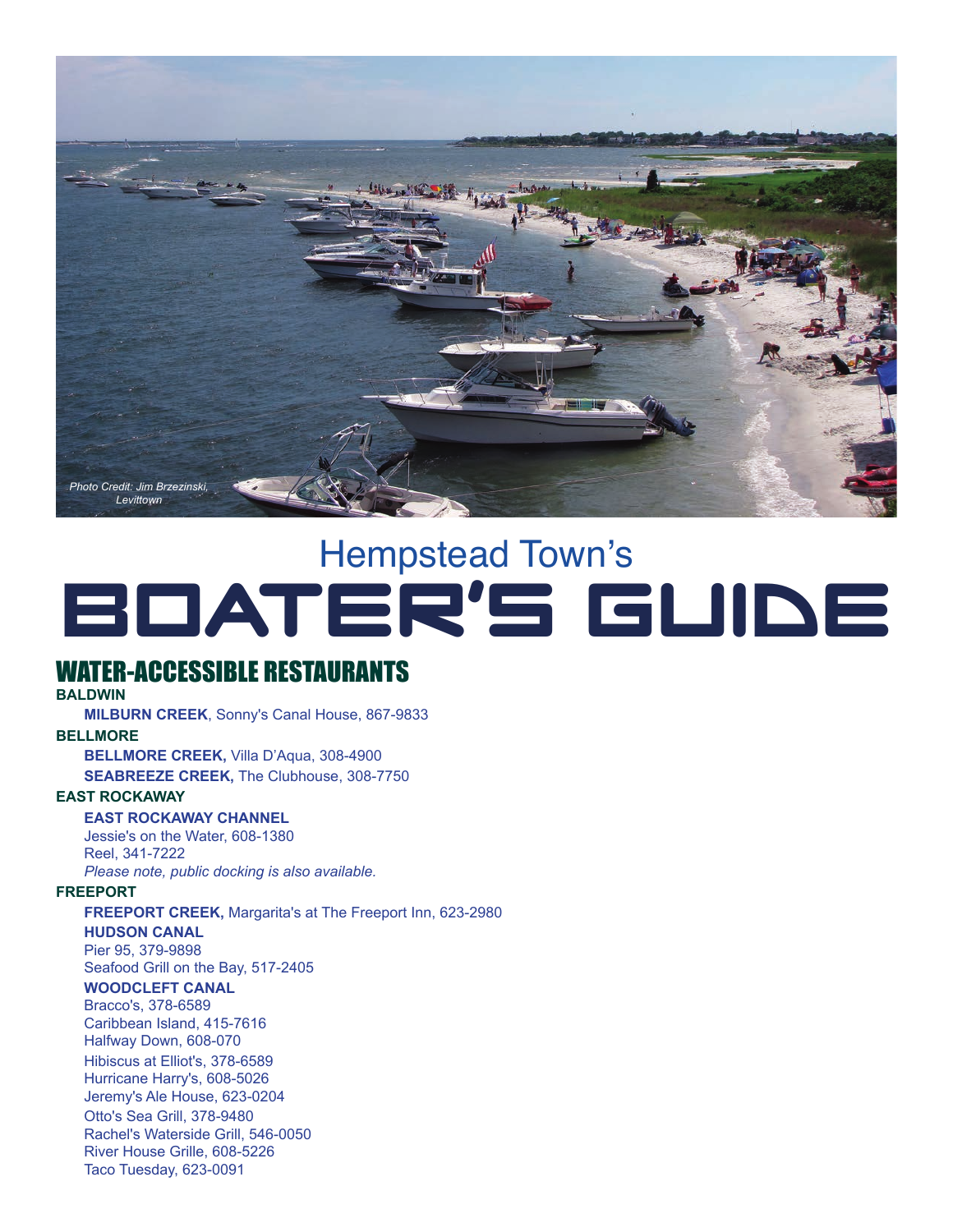The Helm, 378-9615 Tropic on the Bayou, 544-4304 Tropix, 623-8767

#### **ISLAND PARK**

**MIDDLE BAY,** Peter's Clam Bar, 432-0505 **REYNOLDS CHANNEL**  Jordan's Lobster Farm, 889-3314 Pop's Seafood Shack & Grill, 432-7677

#### **MERRICK**

**MERRICK BAY**  AcQua Italian Restaurant, 623-4400 SALT, 442-7470

### **POINT LOOKOUT**

#### **REYNOLDS CHANNEL**

Fisherman's Catch, 670-9717 Point Lookout Clam Bar, 432-5560 The Buoy Bar, 432-3975

#### **SEAFORD**

 **ISLAND CREEK**, White Whale, 785-1067 **SEAFORD CREEK**, Anchor Down Dockside Seafood, 785-2390

# WATER-ACCESSIBLE GASOLINE

### **FREEPORT**

**FREEPORT CREEK**  Rick's Marine,\*\* 379-9370 Valvtect fuel **HUDSON CANAL**, Hudson Channel Fuel,\*\* 379-9370

#### **OCEANSIDE**

### **EAST ROCKAWAY CHANNEL**

Bay Park Fishing Station,\*\* 766-3110 All Island Marine Corp./Bay Park Yacht Harbor,\*\* 764-3300

### **POINT LOOKOUT**

**REYNOLDS CHANNEL**  Ted's Fishing Station,\*\* 431-4193 Scotty's Fishing Station,\*\* 432-4665

#### **SEAFORD**

**ARROWHEAD PLACE**, Sonny's Fishing Station,\*\* 785-8058

# TRANSIENT MARINAS

No reservation necessary. Unlimited length of stay. Open April 1 to November 30. Electric and water provided • Daily fee

#### **BLUE WATER YACHT CLUB**

1944 Bayberry Ave., Merrick, 623-5757, 10 slips available

### **TOWN OF HEMPSTEAD INWOOD MARINA**

Bayswater Blvd., Inwood - 239-0945, 1 slip available

**TOWN OF HEMPSTEAD CURTIS E. FISHER WEST MARINA AT POINT LOOKOUT**  Lido Blvd., Point Lookout, 897-4127, 431-9200, 5 slips available

### **TOWN OF HEMPSTEAD GUY LOMBARDO MARINA**

898 Guy Lombardo Ave., Freeport, 378-3417, 10 slips available

### **YACHTSMEN'S COVE**

696 South Main St., Freeport, 546-6026, 15 slips available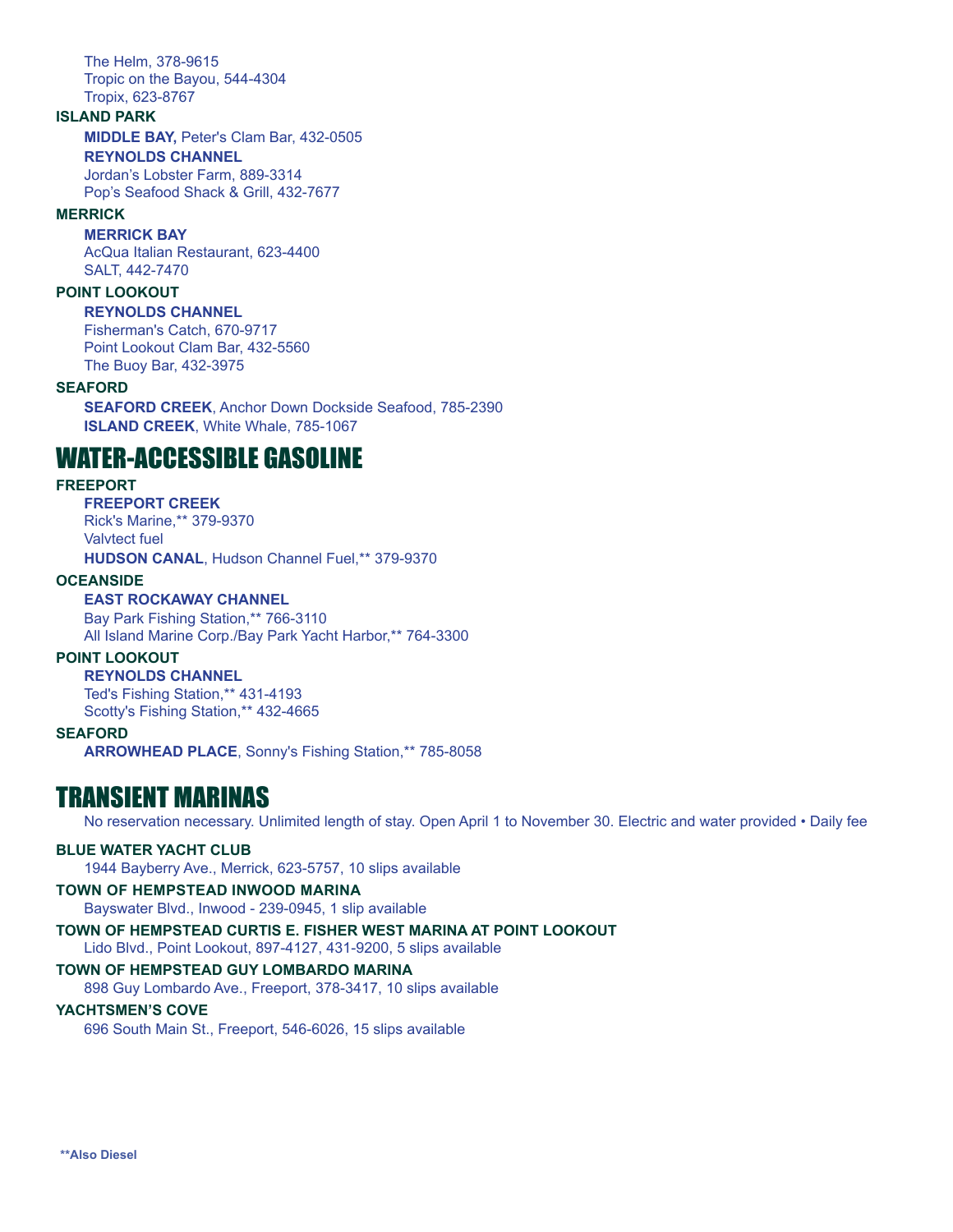# MARINE TOWING

### **SEA TOW**

 215 Hudson Ave., Freeport, 623-4183. Contact Marine VHF Channels 16 & 10, Open: 7 days a week, 24 hrs. a day

# **TOW BOAT U.S.**

121 Maple Ave., Bay Shore, 631-666-5380. Contact Marine VHF Channel 16 & 08 Open: 7 days a week, 24 hrs. a day

# LAUNCHING RAMPS

**BALDWIN,** Atlantic Ave.

**EAST ROCKAWAY,** Bay Park - 571-7245

**FREEPORT,** Albany Ave. - 377-2375

**INWOOD,** Inwood Park - 571-7894

**TOWN OF HEMPSTEAD INWOOD MARINA,** Inwood - 239-0945

 **TOWN OF HEMPSTEAD CURTIS E. FISHER WEST MARINA AT POINT LOOKOUT**, Point Lookout - 897-4127, 431-9200 **WANTAGH,** Wantagh Park - 571-7460

# WATER-ACCESSIBLE LODGING

**FREEPORT CREEK**, The Freeport Inn, 445 S. Main Street, Freeport, 623-9100, www.thefreeportinn.com

# BRIDGE INFORMATION

# **ATLANTIC BEACH BRIDGE**

Contact Marine VHF Channel 1, 239-1821. May 15 thru Sept. 30.

**Opens:** On signal except if needed. Opens on the hour and half hour from 4 PM - 7 PM weekdays & from 11 AM - 9 PM Sat., Sun. & summer holidays.

**Operating:** 24 hrs. a day, year long.

### **LONG BEACH BRIDGE**

Contact Marine VHF Channel 13, 782-3446, 571-7785, 571-7786

**Opens:** On signal, except from midnight - 8:00 AM. Drawbridge opens on signal if at least four hours notice is given. Open only on hour and half hour from 3:00 PM - 8:00 PM Sat., Sun. & Holidays from May 15 - Sept. 30. **Operating:** On demand, year long, 8:00 AM - midnight.

### **LOOP PKWY. BRIDGE**

Long Creek - 631-433-3919. Contact Marine VHF Channel 13, Information - 631-904-3050.

*Opens: Morning Rush:* M-F, 6:20 AM - 9:50 AM all vessels on the 20 & 50. *Midday:* M-F, 9:50 AM - 3:20 PM all vessels on the 20 & 50 plus commercial vessels on signal.*Afternoon Rush:* M-F, 3:20 PM - 7:20 PM all vessels on the 20 & 50. *Evening/ Early AM:* 7:20 PM - 6:20 AM all vessels on signal. *Sat., Sun. & Holidays:* 7:20 AM - 8:20 PM all vessels on the 20 & 50, plus commerical vessels on signal; 8:20 PM - 7:20 AM all vessels on signal.

**Operating:** 24 hrs. a day, year long.

# **MEADOWBROOK PARKWAY BRIDGE**

Sloop Channel - 631-433-3633. Contact Marine VHF Channel 13, Information - 631-904-3050 **Opens:** On signal if at least a half hour notice is given to NYSDOT, except from 7 AM - 8 PM Sat., Sun. & Holidays every hour on the hour if at least half hour notice is given. **Operating:** 24 hrs. a day, year long.

### **WANTAGH PARKWAY BRIDGE**

Sloop Channel - 221-2403, 242-2637. Contact Marine VHF Channel 13, Information - 631-904-3050 **Opens:** On signal if at least a half hour notice is given to NYSDOT, except from 7:30 AM - 8:30 PM on Sat., Sun. & Holidays every hour on the half hour after at least a half hour notice is given. **Operating:** 24 hrs. a day, year long.

# **WRECK LEAD/LONG ISLAND RAILROAD TRAIN BRIDGE**

Contact Marine VHF Channel 13, 889-9169. **Opens:** On request pending traffic. **Operating:** 24 hrs. a day, year long.